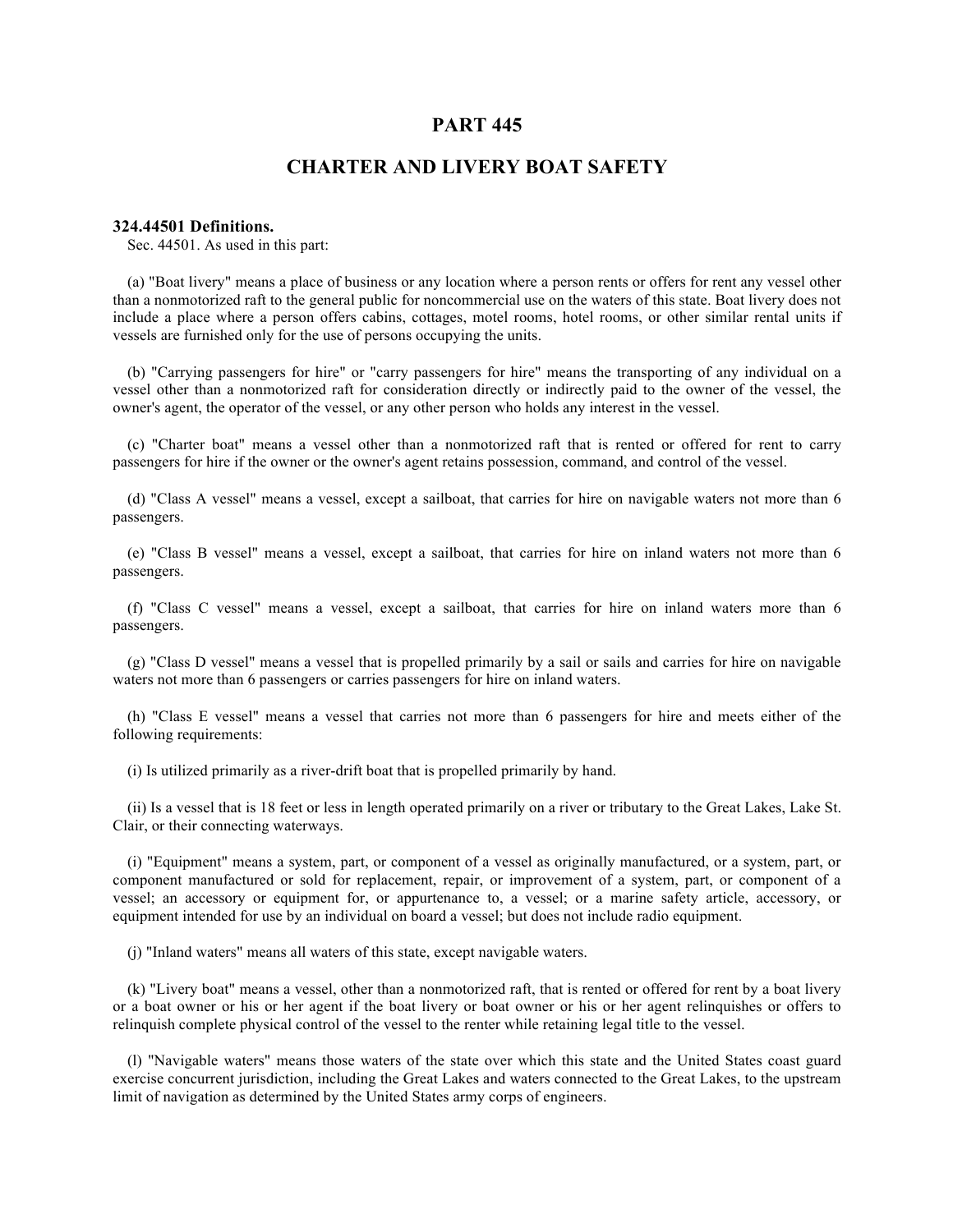(m) "Navigable waters livery boat" means a livery boat other than a nonmotorized canoe or kayak that is more than 20 feet in length and is rented or offered for rent for use on navigable waters.

(n) "Operate", when used with reference to a vessel, means to start any propulsion engine or to physically control the motion, direction, or speed of the vessel.

(o) "Owner", when used in reference to a vessel, means a person who claims lawful possession of the vessel by virtue of legal title or an equitable interest in a vessel that entitles that person to possession of the vessel.

(p) "Passenger" means an individual carried on board a charter boat except any of the following:

(i) The owner of the vessel or the owner's agent.

(ii) The pilot and members of the crew of the vessel who have not contributed consideration for their transportation either before, during, or after the voyage.

(q) "Peace officer" means a sheriff or sheriff's deputy; village or township marshal; officer of the police department of any city, village, or township; officer of the Michigan state police; or other police officer or law enforcement officer who is trained and certified pursuant to the commission on law enforcement standards act, 1965 PA 203, MCL 28.601 to 28.616, and includes the director and conservation officers employed by the department.

(r) "Personal watercraft" means a vessel that meets all of the following requirements:

(i) Uses a motor-driven propeller or an internal combustion engine powering a water jet pump as its primary source of propulsion.

(ii) Is designed without an open load carrying area that would retain water.

(iii) Is designed to be operated by 1 or more individuals positioned on, rather than within, the confines of the hull.

(s) "Pilot's license" means a vessel operator's license issued by the United States coast guard or other federal agency, or a license issued by the department to an operator of a charter boat that is operated on inland waters.

(t) "Training or instructional purposes" means the teaching of any individual in the handling and navigation of a vessel or the techniques of waterskiing.

(u) "Vessel" means every description of watercraft, other than a seaplane, used or capable of being used as a means of transportation on water irrespective of the method of operation or propulsion.

(v) "Waters of the state" means any waters within the territorial limits of this state and includes those waters of the Great Lakes which are under the jurisdiction of this state.

(w) "Waterways account" means the waterways account of the Michigan conservation and recreation legacy fund provided for in section 2035.

History: Add. 1995, Act 57, Imd. Eff. May 24, 1995 ;-- Am. 2004, Act 587, Eff. Dec. 23, 2006 ;-- Am. 2012, Act 249, Imd. Eff. July 2, 2012 ;-- Am. 2012, Act 294, Imd. Eff. Aug. 1, 2012

Compiler's Notes: Enacting section 2 of Act 587 of 2004 provides:"Enacting section 2. This amendatory act does not take effect unless House Joint Resolution Z of the 92nd Legislature becomes a part of the state constitutio

# **324.44502 Conditions to renting or leasing charter boat or carrying passengers for hire; possession and display of valid pilot's license; obtaining vessel inspection certificate and pilot's license.**

Sec. 44502. (1) A person shall not rent or lease, or offer to rent or lease, a charter boat, and a person shall not carry passengers for hire on a vessel on the waters of this state unless all of the following conditions are satisfied: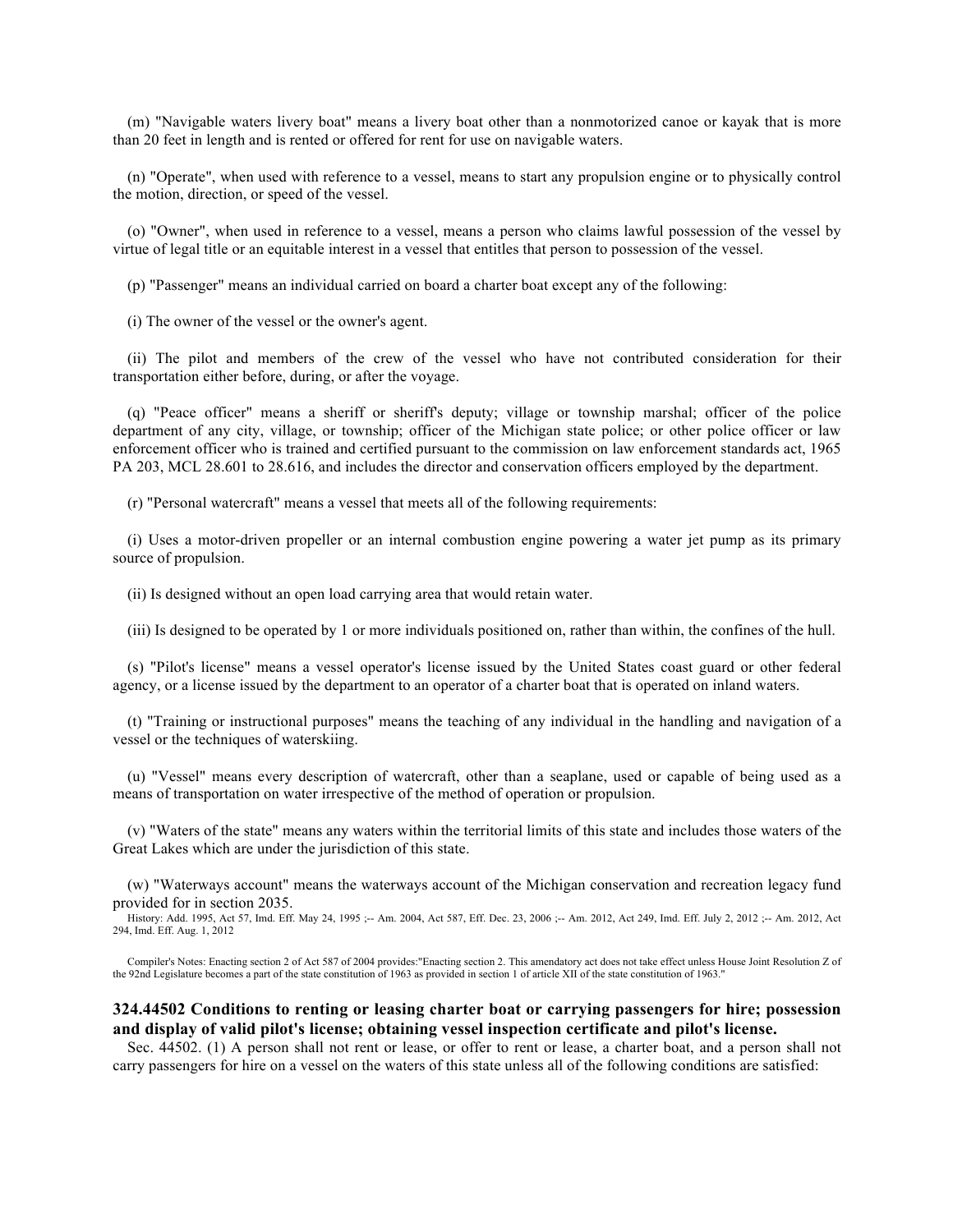(a) The department has inspected the vessel, if required by this part, and has issued a certificate of inspection that is valid and current for the vessel.

(b) The operator of the vessel is a licensed pilot or is under the direct supervision of a licensed pilot who is on board the vessel.

(c) The person complies with the reporting requirements of section 44508.

(2) The licensed pilot of a charter boat shall possess a valid and current pilot's license issued in his or her name and shall immediately display that license upon demand of any peace officer.

(3) A person shall not operate a charter boat that carries 7 or more passengers on navigable waters without first obtaining a current vessel inspection certificate and a pilot's license from the United States coast guard or other federal agency.

History: Add. 1995, Act 57, Imd. Eff. May 24, 1995.

#### **324.44503 Conditions to advertising or arranging for carrying passenger on charter boat.**

Sec. 44503. A person shall not advertise or arrange for the carrying of any passenger on a charter boat unless the charter boat has been issued a valid and current certificate of inspection provided for in section 44502 or operates under a reciprocal agreement pursuant to section 44513.

History: Add. 1995, Act 57, Imd. Eff. May 24, 1995.

# **324.44504 Rules establishing minimum safety standards for charter boats; vessel ventilation and rail height.**

Sec. 44504. (1) The department shall promulgate rules to establish minimum safety standards for charter boats. The safety standards shall be designed to ensure the safety and well-being of persons utilizing a charter boat and shall include all of the following:

(a) Methods for determining that a charter boat is of a structure suitable for carrying passengers and crew and is in a condition to enable it to be navigated safely.

- (b) Necessary equipment and operating requirements.
- (c) Minimum public liability insurance requirements.
- (d) Methods for determination of maximum passenger capacity.
- (e) Suitable tests to determine the sufficiency of the charter boat's structure, equipment, and stability.

(2) Except rules addressing vessel ventilation and rail height, rules pertaining to safety standards promulgated under the authority of former Act No. 228 of the Public Acts of 1965 shall remain in effect as provided in section 44526. Vessel ventilation and rail height shall be consistent with generally accepted and federally approved manufacturing processes.

History: Add. 1995, Act 57, Imd. Eff. May 24, 1995.

#### **324.44505 Public liability insurance; notice of cancellation or expiration.**

Sec. 44505. An insurance carrier that issues public liability insurance required by this part or a rule promulgated under this part shall notify the department immediately, in writing, whenever the insurance is canceled or expires and is not renewed.

History: Add. 1995, Act 57, Imd. Eff. May 24, 1995.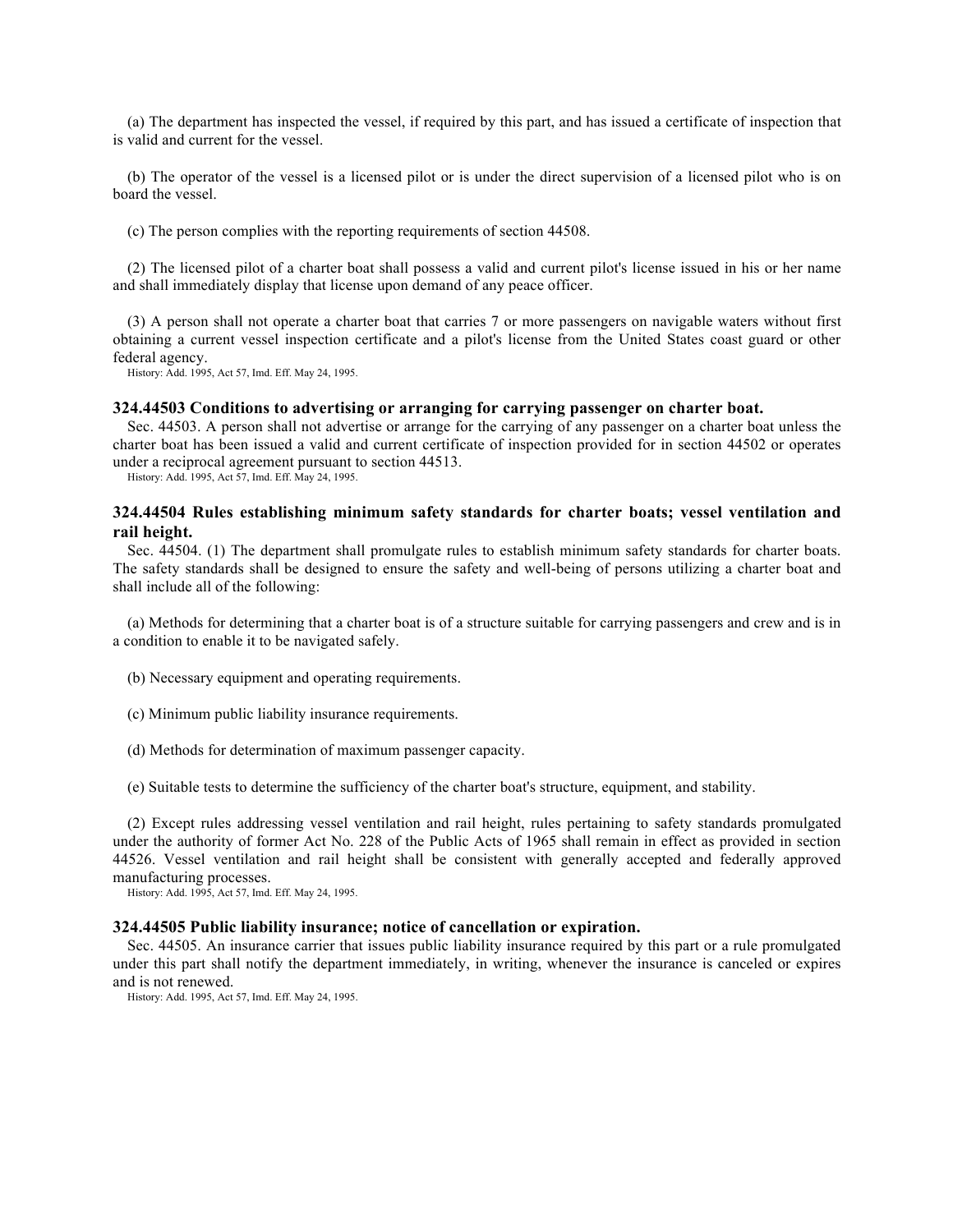#### **324.44506 Rules for licensing pilots of charter boats.**

Sec. 44506. The department shall promulgate rules for the licensing of pilots of charter boats on inland waters. Rules promulgated under this section shall be designed to ensure that pilots of charter boats have the training and skills necessary to ensure the safety and well-being of charter boat passengers, crew members, and members of the general public.

History: Add. 1995, Act 57, Imd. Eff. May 24, 1995.

# **324.44507 Inspection of charter boats and equipment; certificate of inspection; number of crew; effect of noncompliance.**

Sec. 44507. (1) Except for an inspection under section 44511(2) and except for a class E vessel that is a charter boat, the department shall inspect or arrange for the inspection of every charter boat and its equipment once every 24 months while the charter boat is at dockside and at least once every 72 months while the charter boat is in dry dock to determine if the charter boat and its equipment comply with the rules promulgated under section 44504. In addition, the department may at any time inspect or provide for the inspection of any charter boat if the department has reasonable cause either to believe that a provision of this part has been violated or that an inspection is necessary to ensure the safety of life and property. This subsection shall not apply to a class E vessel that is a charter boat; however, the department may inspect a class E vessel that is a charter boat if necessary to ensure the safety of life and property.

(2) If, after the inspection provided for in section 44502 and payment of the fees prescribed in section 44511, it is found that the charter boat and its equipment complies with this part and the rules promulgated under this part, the department shall issue to the owner of the charter boat a certificate of inspection to be furnished by the department. The certificate of inspection shall:

(a) Contain the maximum passenger, crew, and total person capacity of the charter boat.

(b) Be prominently displayed on the charter boat while the charter boat is operated upon waters of the state.

(c) Expire on May 31 of the second year following the year in which the charter boat was dockside inspected, except that the department may extend the expiration date if conditions exist that prevent the launching or the inspection of the charter boat before the expiration of the certificate of inspection.

(3) The department may determine the number of crew necessary for the safe operation of a charter boat.

(4) If it is determined by the department that a charter boat or its equipment does not comply with this part, or the rules promulgated under this part, or applicable federal law or regulations, a certificate of inspection shall not be issued and any current certificate of inspection may be revoked by the department pursuant to chapter 5 of the administrative procedures act of 1969, Act No. 306 of the Public Acts of 1969, being sections 24.291 to 24.292 of the Michigan Compiled Laws.

History: Add. 1995, Act 57, Imd. Eff. May 24, 1995.

# **324.44508 Availability of fish in waters utilized by charter boats; catch activity committee; composition; duties; reports; charter boat operator engaged in fishing; duties.**

Sec. 44508. (1) The department may research the availability of fish in the waters of this state that are utilized by charter boats.

(2) The department shall form a catch activity committee that is composed of 2 individuals from the department and 2 representatives from the Michigan charter boat association. The catch activity committee shall do all of the following:

(a) Develop a monthly catch activity report form that pertains to the number, type, and location of fish taken from charter boats in this state.

(b) Plan and prioritize research concerning the information gathered pursuant to this section.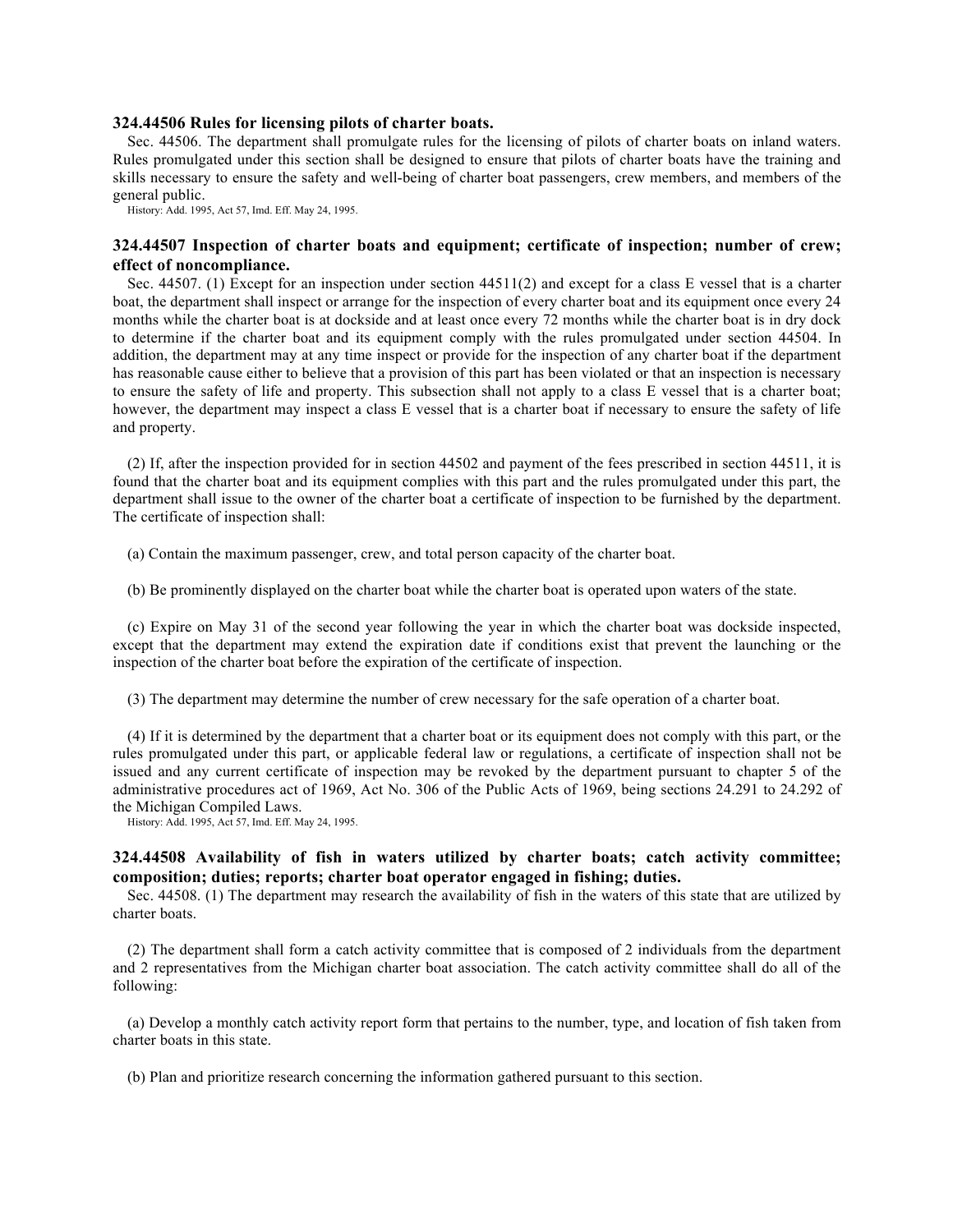(3) The department shall distribute to each charter boat operator in this state the monthly catch activity report form developed under subsection (2), and each charter boat operator engaged in fishing shall complete and maintain that form in the manner prescribed in subsection (5).

(4) The department shall compile an annual report based upon information contained in those monthly catch activity report forms submitted to the department pursuant to subsection (5). The annual report shall not disclose the identity of a charter boat operator who provides information pursuant to subsection (5).

(5) A charter boat operator engaged in fishing shall do each of the following:

(a) Maintain on board each charter boat under his or her control a daily record of all catch activity of that charter boat for the current calendar month.

(b) Make available for inspection the daily catch activity records required to be maintained under this subsection upon the request of a peace officer.

(c) Complete a monthly catch activity report form provided by the department for each charter boat under his or her control.

(d) Sign, date, and submit to the department, on or before the tenth day of each month, a monthly catch activity report form completed by that charter boat operator for each charter boat under his or her control that was engaged in fishing during the previous month.

(e) The operator of a charter boat that is used for fishing on 2 or more bodies of water within a calendar month shall complete for that charter boat a separate monthly catch activity report form for each body of water fished, and shall sign, date, and submit each form to the department in the manner prescribed by this section.

(f) If a charter boat operator engaged in fishing does not submit to the department a completed monthly catch activity report form within 30 days after that form is required to be delivered to the department, the department shall notify that charter boat operator of his or her noncompliance with this section. If a charter boat operator engaged in fishing fails to return a completed monthly catch activity report form for a vessel within 60 days after that form is required to be delivered to the department, the department may revoke the state certificate of inspection issued for that vessel.

History: Add. 1995, Act 57, Imd. Eff. May 24, 1995.

### **324.44509 Operation of charter boat in violation of terms of certificate of inspection.**

Sec.  $44509$ . (1) A person shall not operate a charter boat in violation of the terms of a certificate of inspection.

(2) Subsection (1) does not apply when the charter boat is being utilized by the owner of the charter boat exclusively for noncommercial purposes.

History: Add. 1995, Act 57, Imd. Eff. May 24, 1995.

# **324.44510 State pilot's license or renewal; examination; reexamination; revocation; issuance; duration.**

Sec. 44510. (1) The department shall examine, or provide for the examination of, all applicants for a state pilot's license or renewal of an existing state pilot's license pursuant to the rules promulgated under section 44506 to ensure that an applicant has the skill, knowledge, and experience necessary to pilot a charter boat. If the department has reasonable cause to believe it necessary, the department may reexamine the holder of a state pilot's license at any time to determine continued compliance with the rules. If it is determined by the department that the holder of the state pilot's license no longer complies with the rules, the department may revoke the license pursuant to chapter 5 of the administrative procedures act of 1969, Act No. 306 of the Public Acts of 1969, being sections 24.291 to 24.292 of the Michigan Compiled Laws.

(2) If, after the applicant has successfully completed the examination and paid the fees prescribed in section 44511, the department determines that the applicant is qualified pursuant to the rules promulgated under section 44506, the department shall issue to the applicant a state pilot's license to be furnished by the department.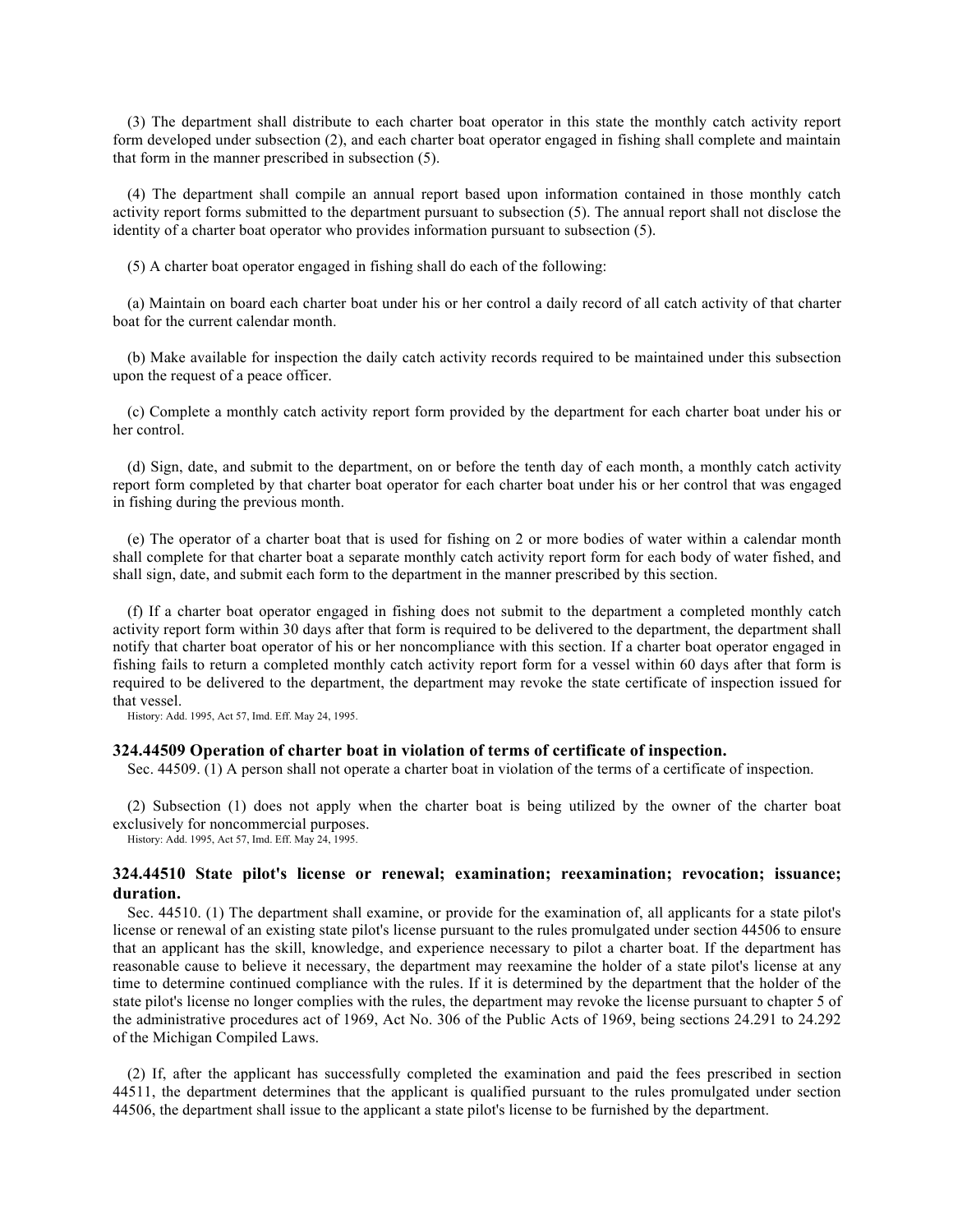(3) A state pilot's license shall be issued for a 3-year period. History: Add. 1995, Act 57, Imd. Eff. May 24, 1995.

**324.44511 Application for charter boat inspection or state pilot's examination; filing; fee; form; furnishing required information; false information; signature as certification of true and correct information; inspection fee schedules for dry dock and dockside inspection; inspection without fee or for reduced fee; examination fee for state pilot's license; forfeiture of application fee; disposition and use of inspection fees.** 

Sec. 44511. (1) The owner of a charter boat required to be inspected under this part and a person required to be licensed as a state pilot under this part shall file an application with the required fee for the charter boat inspection or the state pilot's examination with the department on a form prescribed and furnished by the department. Persons applying for a certificate of inspection or a state pilot's license shall furnish information reasonably required by the department. A person shall not file an application for charter boat inspection or state pilot's examination that contains false information. A person filing an application shall certify by the person's signature that the information furnished on the application is true and correct.

(2) If a charter boat has never been inspected, the owner shall pay the department an inspection fee for dry dock and dockside inspection according to the following schedule:

(3) For each required dry dock or dockside inspection of a charter boat other than an inspection under subsection (2), the owner shall pay the department a fee according to the following schedule:

| a)                    | Class A and D vessels             |
|-----------------------|-----------------------------------|
| $\frac{1}{i}$         | Dockside inspection \$100.00      |
| $\frac{1}{\text{ii}}$ | Dry dock inspection \$150.00      |
|                       | $b)$ <sup>(</sup> Class B vessels |
|                       |                                   |
|                       |                                   |
|                       | $\frac{1}{c}$ Class C vessels     |
| $\ddot{i}$            | Dockside inspection \$150.00      |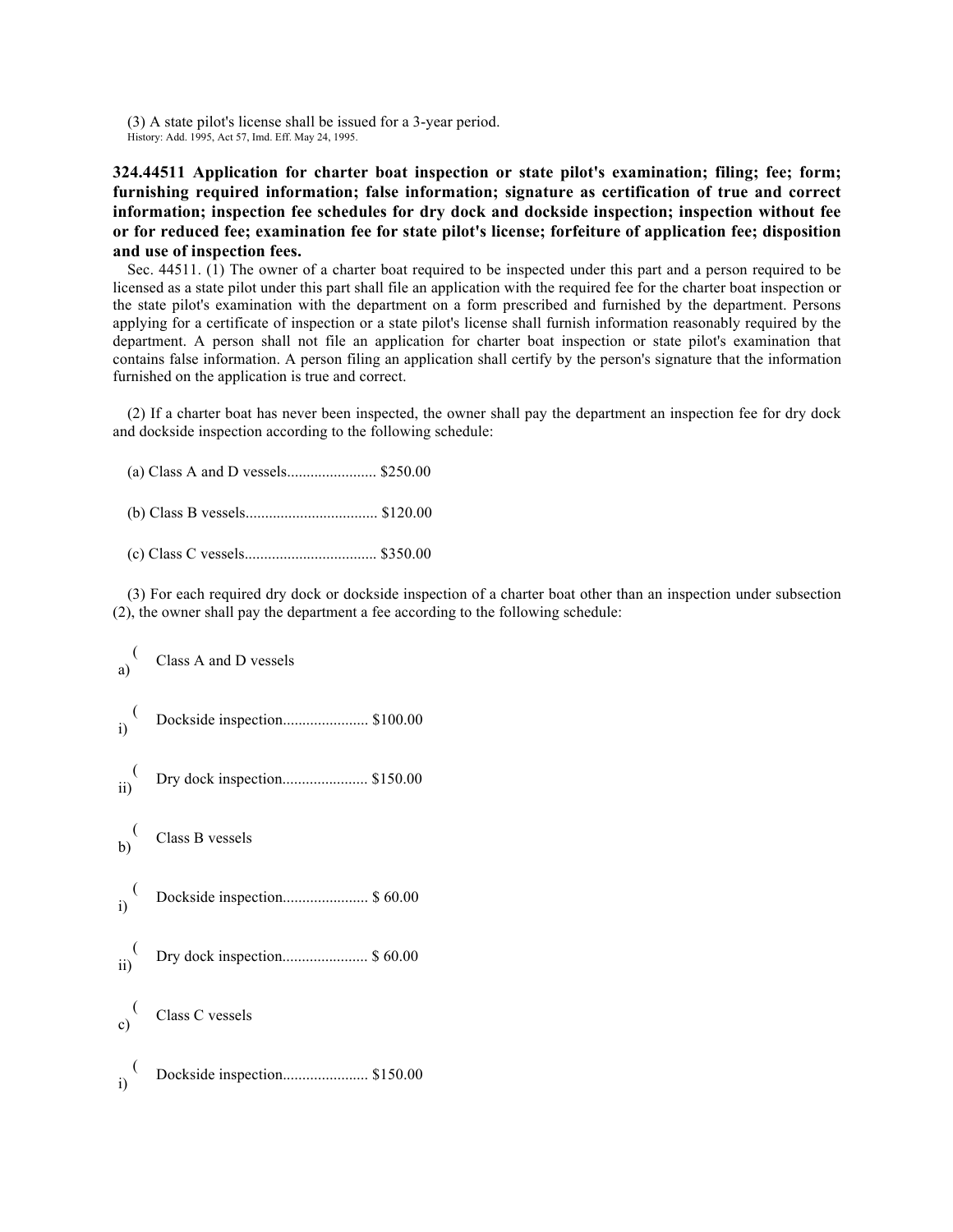| $\overline{ii}$ |  |
|-----------------|--|
|                 |  |

(4) If the department inspects any charter boat at an interval other than as required by this part, the inspection shall be conducted without an inspection fee for a dockside inspection and for a reduced fee to be determined by the department for a dry dock inspection. If a 24-month dockside inspection and a 72-month dry dock inspection are required in the same year, the owner shall only pay the fee for the dry dock inspection, as provided in subsection (3).

(5) For each examination of a person for a state pilot's license, the applicant shall pay a fee of \$30.00 to the department.

(6) The charter boat inspection fee or state pilot's license examination fee shall be forfeited to the department and credited to the marine safety subaccount of the waterways account if the owner of the charter boat or the applicant for a state pilot's license fails to keep an appointment, which has been mutually agreed upon between the owner or the applicant and the department, for an inspection or reinspection of the charter boat or a state pilot's license examination, without notifying the inspecting officer or the department's marine safety section within the department's law enforcement division at least 24 hours prior to the scheduled appointment. Upon the forfeiture of an application fee, the owner of the charter boat or the applicant for a state pilot's license shall submit a new application and the required fee before the department conducts any inspection of the charter boat or conducts any examination of the applicant for a state pilot's license.

(7) The revenue received for inspection fees under this section shall be deposited in the state treasury to the credit of the marine safety subaccount of the waterways account and shall only be used to pay for inspections required by this part, and to maintain the education and enforcement program provided for in section 44513(2). The revenue division of the department of treasury shall annually provide to the department an accurate total of revenue collected and shall annually credit that amount to the marine safety subaccount of the waterways account.

History: Add. 1995, Act 57, Imd. Eff. May 24, 1995 ;-- Am. 2004, Act 587, Eff. Dec. 23, 2006 ;-- Am. 2012, Act 249, Imd. Eff. July 2, 2012

Compiler's Notes: Enacting section 2 of Act 587 of 2004 provides:"Enacting section 2. This amendatory act does not take effect unless House Joint Resolution Z of the 92nd Legislature becomes a part of the state constitution of 1963 as provided in section 1 of article XII of the state constitution of 1963."

#### **324.44512 Petition for evidentiary hearing; appeal.**

Sec. 44512. (1) A person denied a state pilot's license or the owner of a charter boat for which a certificate of inspection has been denied or revoked may petition the department for an evidentiary hearing pursuant to the administrative procedures act of 1969, Act No. 306 of the Public Acts of 1969, being sections 24.201 to 24.328 of the Michigan Compiled Laws.

(2) A person who owns a charter boat may petition the department for an evidentiary hearing pursuant to the administrative procedures act of 1969, Act No. 306 of the Public Acts of 1969, regarding the determination of the maximum passenger, crew, or total person capacity of the charter boat.

(3) A person who is aggrieved by the decision of the department under subsection (1) or (2) may appeal the action of the department in the manner provided in chapter 6 of the administrative procedures act of 1969, Act No. 306 of the Public Acts of 1969, being sections 24.301 to 24.306 of the Michigan Compiled Laws.

History: Add. 1995, Act 57, Imd. Eff. May 24, 1995.

# **324.44513 Reciprocity; annual operating permit; amount and use of fees; education and enforcement program; printed materials.**

Sec. 44513. (1) The department may enter into reciprocal agreements with other states and countries concerning the operation and inspection of charter boats from those states and countries that operate on the waters of this state. Reciprocity shall be granted only if a state or country can establish to the satisfaction of the department that their laws concerning charter boats meet or exceed the laws of this state. A charter boat shall not operate on the waters of this state under a reciprocal agreement pursuant to this section except as authorized under an annual operating permit issued by the department pursuant to part 13. The fee for an annual operating permit is \$100.00. The department shall utilize the fees for annual operating permits issued pursuant to this section to provide funds for the education and enforcement program provided for in subsection (2).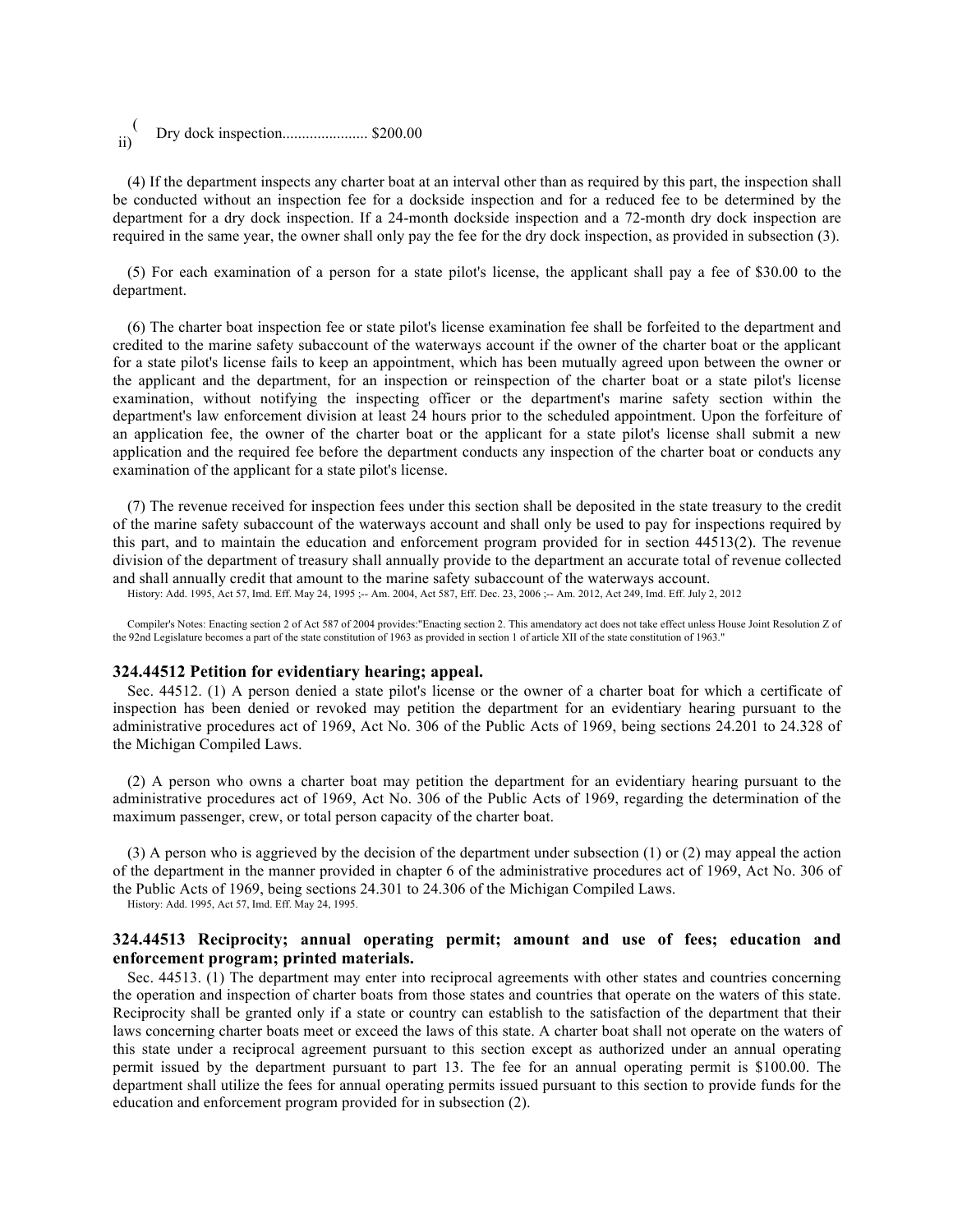(2) The department shall develop an education and enforcement program designed to eliminate the operation of charter and livery boats that have not been inspected as required by this part and to prepare printed materials to provide the public with information regarding the safety features and requirements necessary for the lawful operation of charter and livery boats.

History: Add. 1995, Act 57, Imd. Eff. May 24, 1995 ;--Am. 2004, Act 325, Imd. Eff. Sept. 10, 2004.

### **324.44514 Conditions to operation of boat livery.**

Sec. 44514. A person shall not operate a boat livery within this state unless the boats and equipment of the boat livery are inspected and a permit to operate a boat livery is issued pursuant to this part.

History: Add. 1995, Act 57, Imd. Eff. May 24, 1995.

#### **324.44515 Rules requiring equipment and minimum safety standards for livery boats.**

Sec. 44515. The department shall promulgate rules requiring equipment and minimum safety standards for livery boats that are rented or leased to the public by boat liveries. The rules shall be for the purpose of ensuring the safety of those persons utilizing the facilities of boat liveries and shall include all of the following:

- (a) Safe operation standards.
- (b) Maximum vessel load capacity.
- (c) Maximum horsepower of any motor to be used to propel the vessel.

(d) Required equipment and equipment standards to ensure the safety of the general public. History: Add. 1995, Act 57, Imd. Eff. May 24, 1995.

# **324.44516 Boat livery; annual inspection decal, plate, or tab; permit application; inspection fee; inspection by sheriff's department; permit; issuance; display; powers and duties of department and conservation officer; items to be furnished by department of natural resources.**

Sec. 44516. (1) A boat livery shall not rent a motorized livery boat unless the livery boat has a current annual inspection decal, plate, or tab as provided under section 44518.

(2) Regardless of whether the livery boats are motorized or nonmotorized, a person shall not operate a boat livery except as authorized by a permit issued pursuant to part 13. Subject to subsection (7), the owner of a boat livery shall submit an application for a boat livery permit to the sheriff's department of the county where the boat livery is located. The application for a boat livery permit shall include all of the following:

- (a) The boat livery name.
- (b) The mailing address of the boat livery.
- (c) The location of the boat livery.
- (d) The waters of the state on which the boat livery rents vessels.
- (e) The number of each of the following available for rent:
- (i) Motorized livery boats, other than navigable waters livery boats.
- (ii) Nonmotorized livery boats, other than navigable waters livery boats.
- (iii) Navigable waters livery boats.

(3) An application for a boat livery permit shall be accompanied by an inspection fee of \$100.00 for each navigable waters livery boat that the boat livery rents or offers to rent. A fee collected under this subsection shall be forwarded to the department of treasury to be credited to the marine safety subaccount of the waterways account. An inspection of a navigable waters livery boat shall be a comprehensive dockside inspection.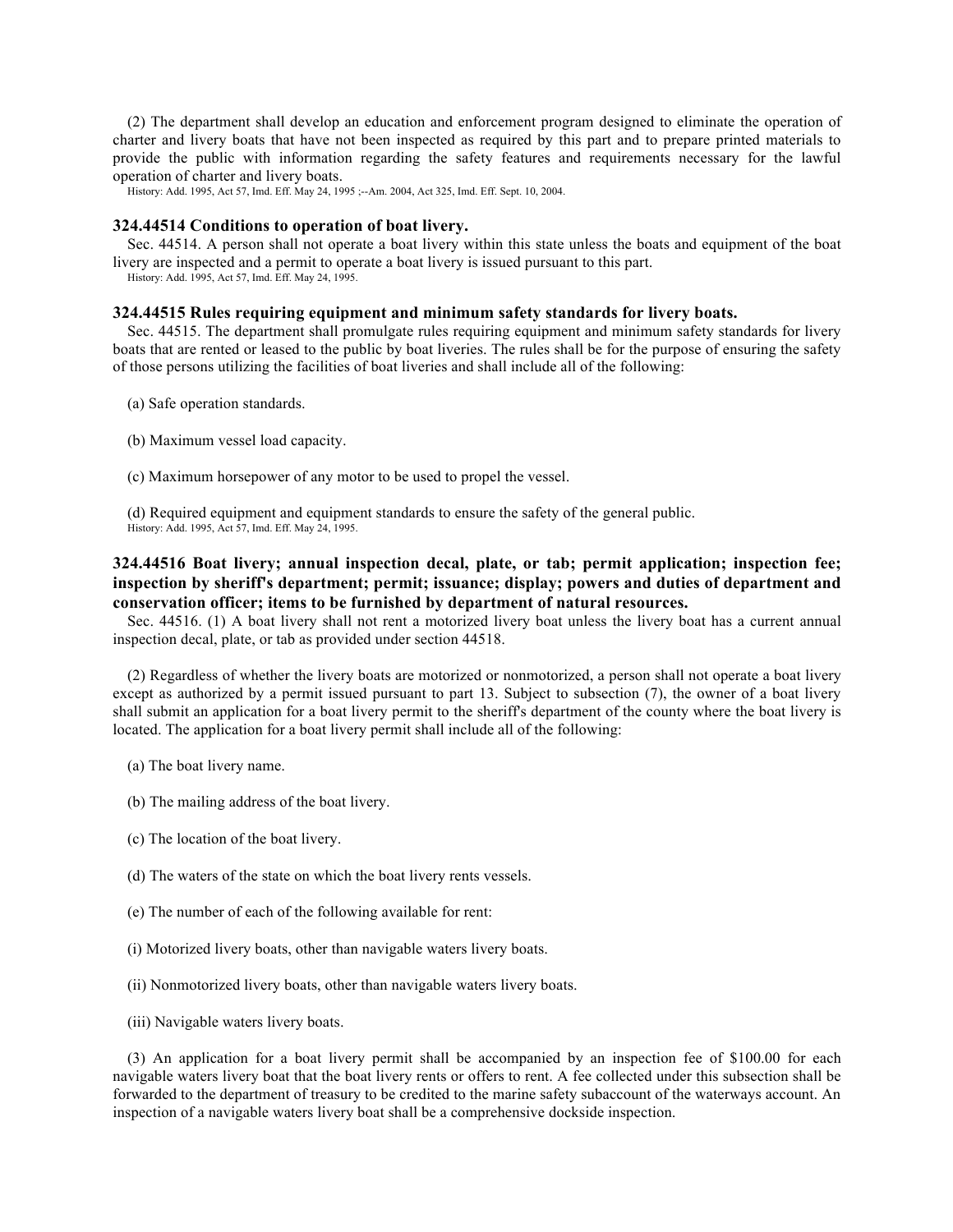(4) If the boat livery rents or offers for rent 1 or more motorized livery boats, after the sheriff's department receives an application for a boat livery permit under subsection (3), the county sheriff or a deputy sheriff shall inspect the motorized livery boats and associated equipment to determine if they meet the minimum safety standards established under rules promulgated under this part.

(5) A boat livery permit shall be issued if any of the following apply:

(a) One or more motorized livery boats and their associated equipment pass inspection under subsection (4).

(b) The boat livery rents or offers for rent 1 or more nonmotorized livery boats.

(6) A boat livery owner shall prominently display a boat livery permit issued under subsection (5) on the site of the boat livery. The permit expires on May 31 of the year following the year in which the permit is issued.

(7) The department and a conservation officer shall exercise the powers and perform the duties of the county sheriff's department and a sheriff or deputy sheriff under this section and section 44518 under any of the following circumstances:

(a) If the county does not receive state aid under section 80117 to conduct a marine safety program.

(b) If the boat livery rents or offers to rent a navigable waters livery boat.

(8) The department of natural resources shall furnish boat livery permit application forms, blank boat livery permits, registration decals, and inspection decals, plates, or tabs to the sheriff's department. History: Add. 1995, Act 57, Imd. Eff. May 24, 1995 ;-- Am. 2012, Act 249, Imd. Eff. July 2, 2012 ;-- Am. 2012, Act 294, Imd. Eff. Aug. 1, 2012

#### **324.44517 Repealed. 2012, Act 249, Imd. Eff. July 2, 2012.**

History: Add. 1995, Act 57, Imd. Eff. May 24, 1995 ;--Am. 2004, Act 325, Imd. Eff. Sept. 10, 2004 , Am. 2012, Act 249 Imd. Eff July 2, 2012.

Compiler's Notes: The repealed section pertained to inspection fees for livery boats.

### **324.44518 Affixing inspection decal, plate, or tab to motorized livery boat; expiration; fees; information; amount, disposition, and use of fees.**

Sec. 44518. (1) The sheriff of the county where a boat livery is located or a deputy sheriff shall affix or cause to be affixed an inspection decal, plate, or tab to each motorized livery boat that passes the inspection under section 44516.

(2) An inspection decal, plate, or tab under subsection (1) expires on May 31 of the year following the year in which the inspection decal, plate, or tab is issued. The inspection decal, plate, or tab shall bear all of the following information:

(a) The maximum number of persons permitted to be carried aboard the motorized livery boat.

(b) The maximum horsepower of a motor permitted to be used on the motorized livery boat.

(c) Any other information that the department may reasonably require.

(3) A boat livery owner shall pay to the sheriff or deputy sheriff a fee of \$2.00 for each decal, plate, or tab affixed under subsection (1) to a motorized livery boat other than a navigable waters livery boat. Fees collected under this subsection shall be forwarded as follows:

(a) Except as provided in subdivision (b), to the treasurer of the county in which the fee is collected to be credited for the purpose of reimbursing the sheriff's department for expenses incurred under this part.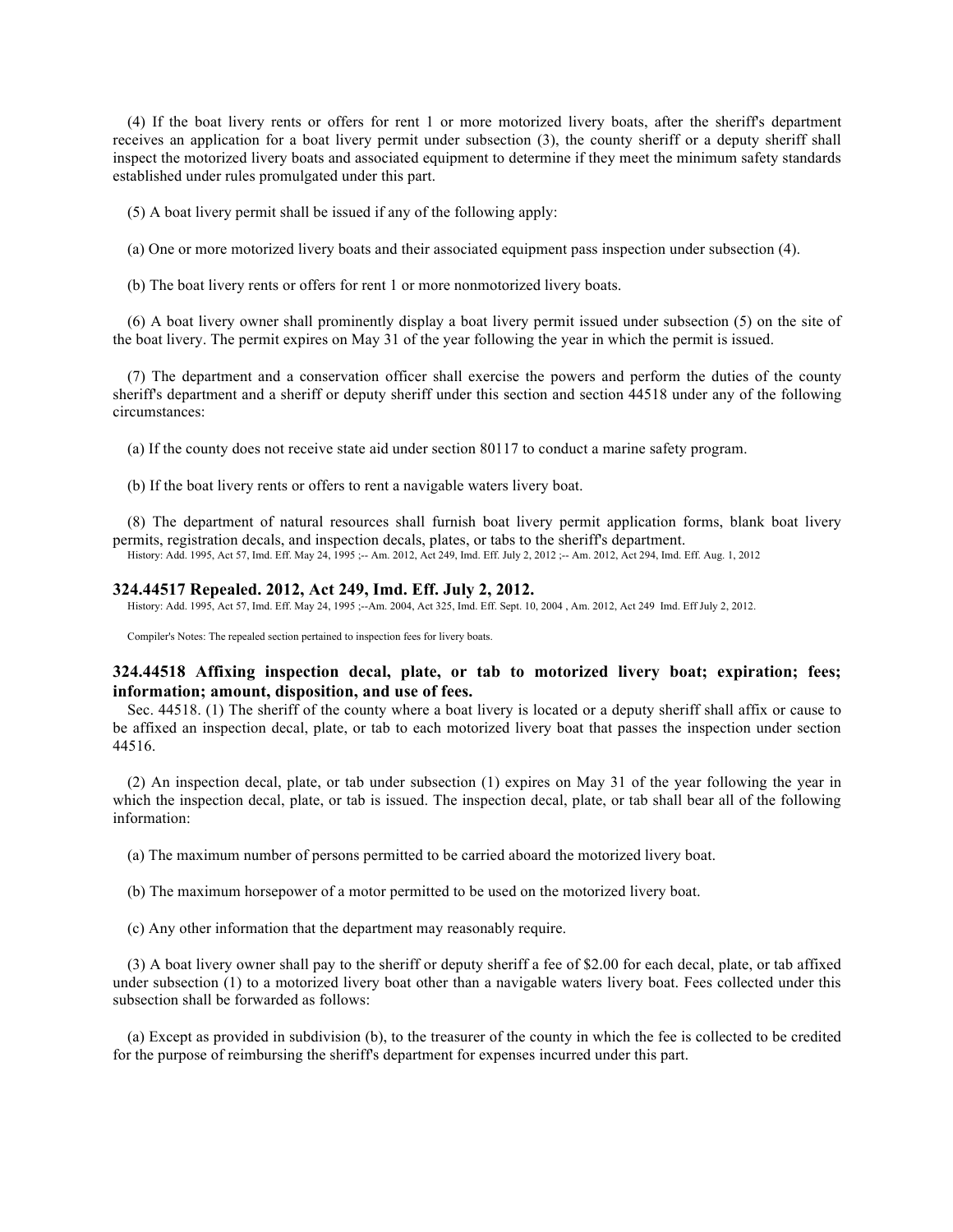(b) If, pursuant to section 44516(7), a conservation officer performs the inspection, to the department of treasury to be credited to the marine safety subaccount of the waterways account.

History: Add. 1995, Act 57, Imd. Eff. May 24, 1995 ;-- Am. 2004, Act 587, Eff. Dec. 23, 2006 ;-- Am. 2012, Act 249, Imd. Eff. July 2, 2012 ;-- Am. 2012, Act 294, Imd. Eff. Aug. 1, 2012

Compiler's Notes: Enacting section 2 of Act 587 of 2004 provides:"Enacting section 2. This amendatory act does not take effect unless House Joint Resolution Z of the 92nd Legislature becomes a part of the state constitution of 1963 as provided in section 1 of article XII of the state constitution of 1963."

### **324.44519 Removing, damaging, or mutilating inspection decal, plate, or tab.**

Sec. 44519. A boat livery owner, the designated representative of the boat livery owner, or any other person, except an inspecting officer, shall not remove, damage, or mutilate a valid inspection decal, plate, or tab affixed to a livery boat except that when a livery boat is sold, damaged, destroyed, or removed from rental or leasing service, the boat livery owner or his or her designated representative shall remove the valid inspection decal, plate, or tab and return it to the inspecting officer.

History: Add. 1995, Act 57, Imd. Eff. May 24, 1995.

# **324.44520 Written rental contract required for certain livery boats; relinquishing physical control; responsibility of individual renting livery boat; display of information.**

Sec. 44520. (1) The owner of a boat livery shall not rent a livery boat more than 20 feet in length to be used on navigable water except pursuant to a written rental contract between the boat livery owner and the renter.

(2) A boat livery owner or agent of the owner shall not relinquish physical control of any livery boat to the person renting the livery boat or someone in that person's party if any of the following apply:

(a) The equipment required pursuant to rules promulgated under this part is not aboard the livery boat.

(b) The livery boat contains a number of individuals in excess of the maximum number approved for the livery boat and required to be displayed under subsection (4).

(c) The livery boat is equipped with a motor with a horsepower rating in excess of the maximum horsepower approved for the livery boat and indicated on the inspection decal, plate, or tab affixed to the livery boat.

(3) The individual renting a livery boat, or an individual in the renter's party, is not responsible for a violation of a rule described in subsection  $(2)(a)$  if the livery boat or equipment was in violation when the owner relinquished possession of the livery boat to the renter or the individual in the renter's party.

(4) A livery boat shall display the maximum number of persons and maximum weight of persons, gear, and other items the livery boat is capable of safely carrying under normal conditions. The information may be displayed on the inspection decal, plate, or tab required for a motorized livery boat; on a manufacturer's plate, decal, plate, or tab; or by other means.

History: Add. 1995, Act 57, Imd. Eff. May 24, 1995 ;-- Am. 2012, Act 249, Imd. Eff. July 2, 2012

### **324.44520a Nonmotorized livery boat; liability for injury or death to user; notice; definitions.**

Sec. 44520a. (1) An owner of a nonmotorized livery boat is not liable for an injury to or the death of a user of the nonmotorized livery boat resulting from a risk inherent in the use or operation of a nonmotorized livery boat.

(2) An owner of a nonmotorized livery boat shall display in conspicuous locations a notice specifying that a user of the nonmotorized livery boat accepts the risk inherent in the use or operation of a nonmotorized livery boat.

(3) As used in this section:

(a) "Owner of a nonmotorized livery boat" means the person who owns the nonmotorized livery boat, the boat livery that rents or furnishes the nonmotorized livery boat for use, or an employee or agent of the owner or boat livery.

(b) "Risk inherent in the use or operation of a nonmotorized livery boat" means a danger or condition that is an integral part of the use or operation of a nonmotorized livery boat and is limited to 1 or more of the following: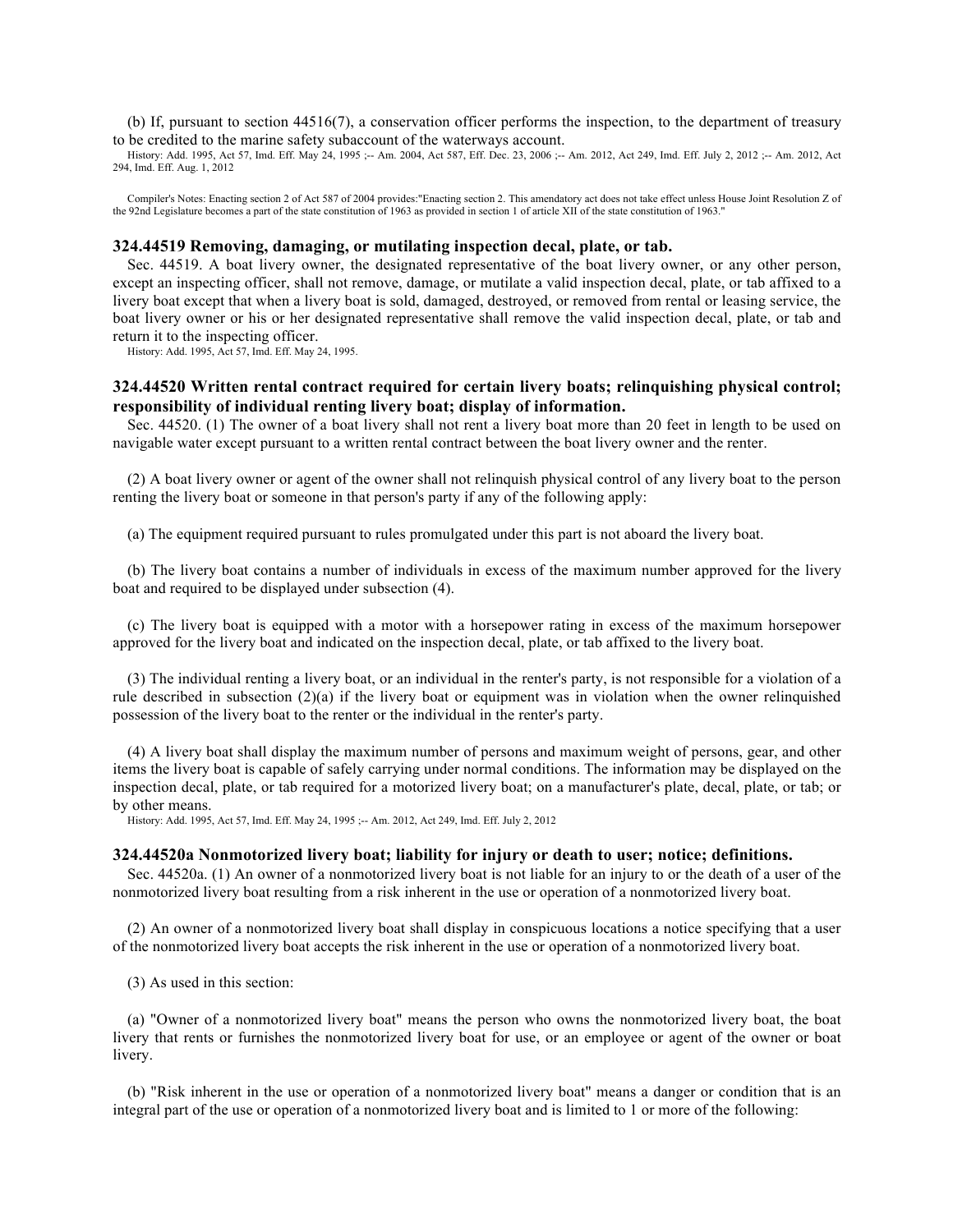(i) Wave or other water motion.

(ii) Weather conditions.

(iii) Contact or maneuvers necessary to avoid contact with another vessel or a manmade object in or near the water.

(iv) Contact or maneuvers necessary to avoid contact with rock, sand, vegetation, or other natural objects in or near the water.

(v) Malfunction of equipment, except for equipment owned by the owner of a nonmotorized livery boat.

(vi) Failure to use or wear a personal flotation device or to have lifesaving equipment available, except if the owner of a nonmotorized livery boat failed to provide the personal flotation device or lifesaving equipment when required by law to do so.

(vii) The actions of a vessel operator, except if the owner of a nonmotorized livery boat rented the livery boat to an operator who the owner knew or in the exercise of reasonable care should have known was disqualified by law from operating the livery boat.

(viii) Having on board a number of persons or weight of persons, gear, and other items that exceeds the maximum approved for the livery boat, except in any of the following circumstances:

(A) If the owner of a nonmotorized livery boat knowingly relinquished physical control of the livery boat to a user of the nonmotorized livery boat with a number of persons or weight of persons, gear, and other items on board that exceeds the maximum approved for the livery boat or did not properly inform the user of the nonmotorized livery boat of the maximum weight or number of persons approved for the livery boat.

(B) If a nonmotorized livery boat did not display the maximum number of persons or maximum weight of persons, gear, or other items permitted to be carried on board as required under section 44520 when the boat livery owner relinquished physical control of the livery boat to a user of the nonmotorized livery boat.

(c) "User of the nonmotorized livery boat" means an individual who participates in the use or operation of the nonmotorized livery boat regardless of whether the individual rented the nonmotorized livery boat. History: Add. 2006, Act 183, Imd. Eff. June 12, 2006 ;-- Am. 2012, Act 249, Imd. Eff. July 2, 2012 ;-- Am. 2012, Act 294, Imd. Eff. Aug. 1, 2012

### **24.44521 Presenting rental contract or lease agreement for examination by peace officer; prohibited conduct by person renting, leasing, or operating livery boat.**

Sec. 44521. (1) Any person renting, leasing, or operating a livery boat on navigable waters that is more than 20 feet in length shall present for examination, upon demand of any peace officer, a copy of the rental contract or lease agreement.

(2) A person renting, leasing, or operating a livery boat on waters of the state shall not do any of the following:

(a) Permit the operation of the livery boat without the equipment required by rules promulgated under this part.

(b) Permit the operation of the livery boat if it contains a number of persons in excess of the maximum number approved for the livery boat and indicated on the inspection decal, plate, or tab affixed to the livery boat.

(c) Permit the operation of the livery boat, if it is equipped with a motor with a horsepower rating in excess of the maximum horsepower approved for the livery boat and indicated on the inspection decal, plate, or tab affixed to the livery boat.

History: Add. 1995, Act 57, Imd. Eff. May 24, 1995.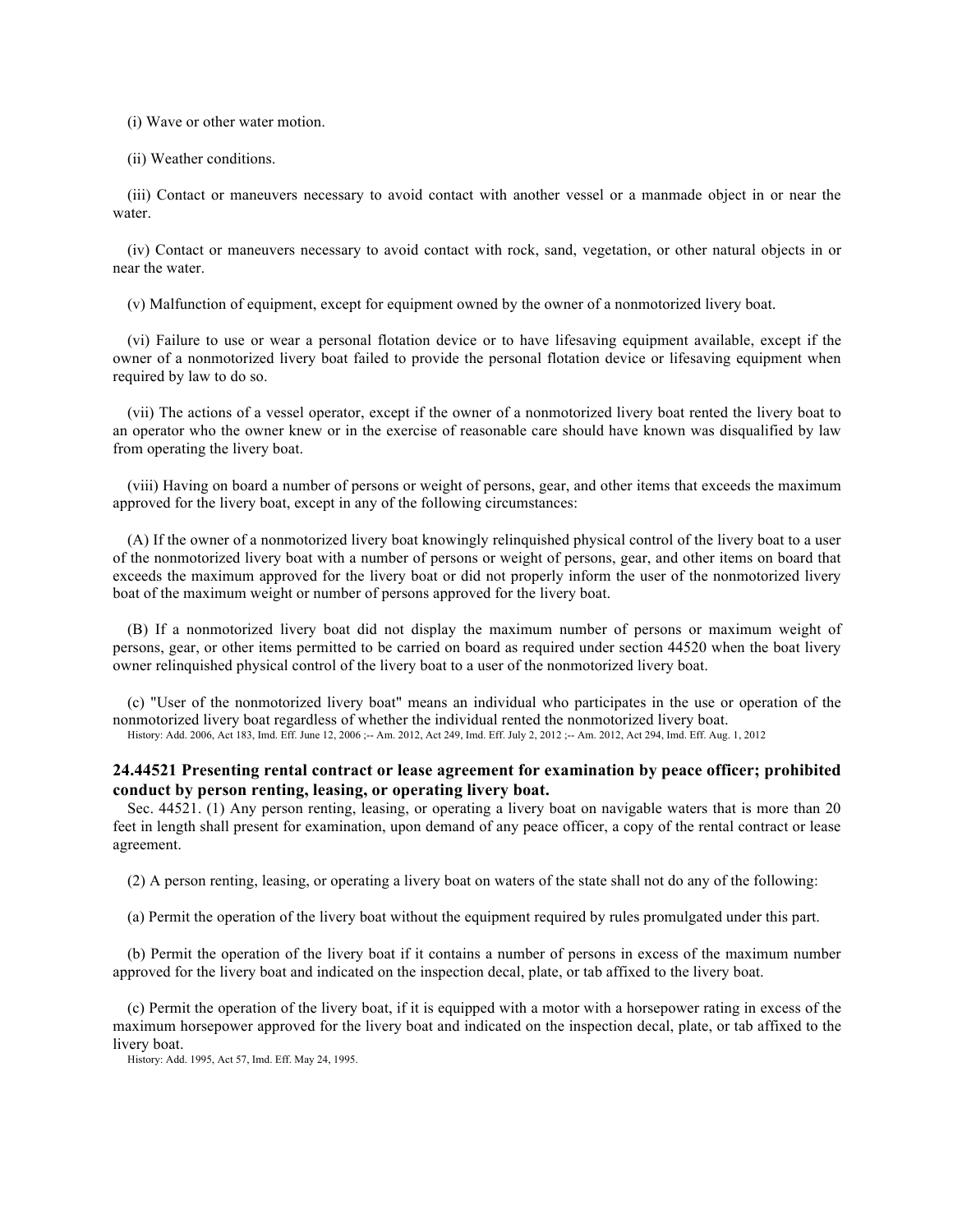**324.44522 Rental of personal watercraft; prohibition; certification required; rental agreement; contents; validity; liability; violation of subsection (1) or (2) as misdemeanor; impoundment.** 

Sec. 44522. (1) A boat livery shall not rent a personal watercraft to any of the following:

(a) A person who is under 14 years of age.

(b) A person who does not display a boater safety certificate that is issued by the department if required under part 802.

(c) A person who is not required to obtain a boater safety certificate issued by the department under part 802 before operating a personal watercraft, unless the person obtains training in the safe use of a personal watercraft from the boat livery before the personal watercraft is rented. The department shall provide to boat liveries guidelines for the training required under this subdivision.

(2) A person who rents a personal watercraft from a boat livery shall not permit an individual to operate the personal watercraft if the individual has not obtained a boating safety certificate as required under part 802.

(3) A boat livery shall provide a copy of the written rental agreement to each individual who rents a personal watercraft from the boat livery and who has obtained the training required under subsection (1). The written rental agreement shall include all of the following information:

(a) The name of the person who rents a personal watercraft from the boat livery.

(b) The date or dates of the rental.

(4) The written rental agreement described under subsection (3) is a valid boating safety certificate under part 802 only for the person named in the certificate on the date or dates of the rental of the personal watercraft.

(5) A person who rents a personal watercraft from a boat livery is liable for any injury occasioned by the negligent operation of the personal watercraft, whether the negligence consists of a violation of the statutes of this state, or the failure to observe the ordinary care in operation required by the common law. The person is not liable unless the personal watercraft is being used with his or her expressed or implied consent. It shall be rebuttably presumed that the personal watercraft is being operated with the knowledge and consent of the person if it is driven at the time of the injury by his or her son, daughter, spouse, father, mother, brother, sister, or other immediate member of the person's family.

(6) A person who violates subsection (1) or (2) is guilty of a misdemeanor, punishable by imprisonment for not more than 90 days or a fine of not less than \$100.00 or more than \$500.00, or both. A person who violates subsection (1) or (2) twice within a 3-year period is guilty of a misdemeanor punishable by imprisonment for not more than 90 days or a fine of not more than \$1,000.00, or both. A person who violates subsection (1) or (2) 3 or more times within a 5-year period is guilty of a misdemeanor punishable by imprisonment for not more than 90 days or a fine of not more than \$2,000.00, or both.

(7) In addition to any penalty imposed under subsection (6), upon a person's second or subsequent violation of subsection (1), the court may issue an order impounding the personal watercraft that was rented in violation of subsection (1) for not more than 1 year. The cost of storage for an impoundment ordered under this subsection shall be paid by the owner of the personal watercraft.

History: Add. 1995, Act 57, Imd. Eff. May 24, 1995 ;-- Am. 1998, Act 262, Eff. Mar. 23, 1999 ;-- Am. 2012, Act 294, Imd. Eff. Aug. 1, 2012

#### **324.44522a Inspection by peace officer.**

Sec. 44522a. In addition to inspections conducted for purposes of section 44516 or under section 80166, a peace officer may inspect any livery boat at a boat livery. The peace officer shall give the owner of the boat livery at least 72 hours' advance notice of an inspection under this section and shall conduct the inspection at a reasonable time.

History: Add. 2012, Act 249, Imd. Eff. July 2, 2012